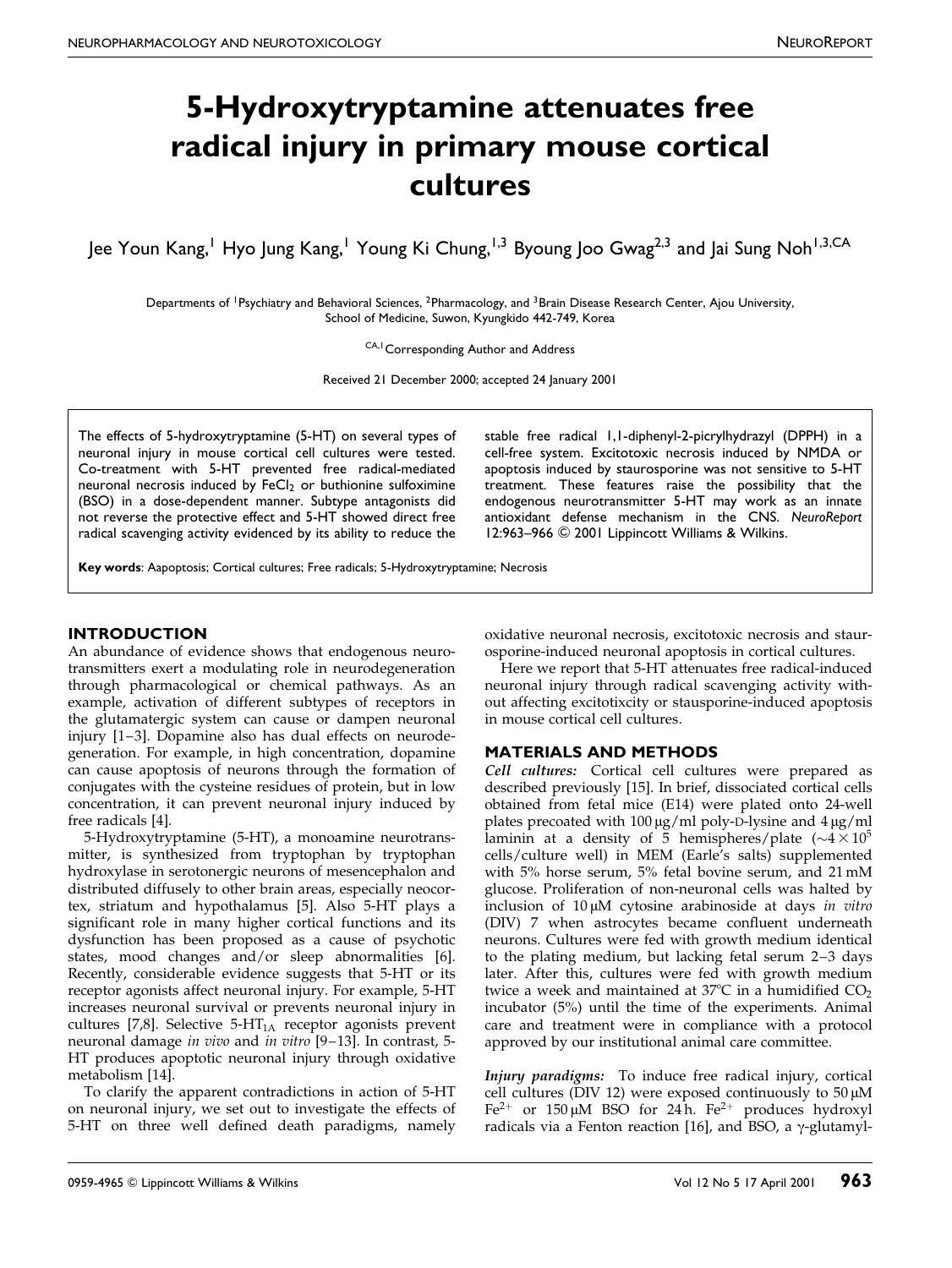NEUROREPORT **International Contract Contract Contract Contract Contract Contract Contract Contract Contract Contract Contract Contract Contract Contract Contract Contract Contract Contract Contract Contract Contract Contra** 

cysteine synthase inhibitor, induces radical injury by depleting glutathione in the cell. Cortical cell cultures (DIV 12) were exposed for 24 h to  $30 \mu M$  NMDA to induce excitotoxicity, and 100 nM staurosporine, a non-selective protein kinase inhibitor, to induce apoptosis [\[17\].](#page-3-0)

Analysis of neuronal death: The morphological changes of cells were observed under a phase-contrast microscope. To quantify the neuronal injury, lactate dehydrogenase (LDH) release into bathing media was analyzed 24 h later [\[18\].](#page-3-0) The LDH values were compared to the mean LDH values released after  $24 h$  exposure to sham wash  $(0\%$ death) and  $500 \mu M NMDA$  (100% death).

Assay of radical scavenging activity: DPPH, a stable free radical, was dissolved in ethanol. 5-HT and other materials of interest were added to  $100 \mu M$  DPPH for 10 min. The radical scavenging activity was determined by measuring the decrease in levels of DPPH at 517 nm [\[19\].](#page-3-0)

#### RESULTS

5-HT attenuates free radical-induced neuronal death: We examined whether 5-HT may influence neuronal death induced by oxidative stress. Cultures (DIV 12) that were exposed to 50  $\mu$ M FeCl<sub>2</sub> or 150  $\mu$ M BSO showed cell body swelling within 8h and underwent widespread neuronal death 24 h later (Fig. 1a). Co-treatment with 5-HT protected the neurons from free radical-induced cell body swelling as well as death in a dose-dependent manner (Fig. 1a,b).

The anti-oxidant effects of 5-HT are not mediated through

5-HT receptors: To determine the type of the receptor activation involved in the anti-oxidative effects of 5-HT, cortical cell cultures (DIV 12) were exposed to  $50 \mu M$  Fe<sup>2+</sup> alone or with various 5-HT receptor antagonists for 24 h. Five antagonists of 5-HT were used in this experiment; 50 μM pindolol (5-HT<sub>1A/1B</sub> receptor antagonist), 10 μM cyproheptadine hydrochloride (5-HT<sub>2</sub> nonselective antagonist),  $30 \mu M$  propisetron (selective  $5-HT_3$  receptor antagonist),  $20 \mu M$  RS 39604 hydrochloride (selective 5-HT<sub>4</sub> receptor antagonist) or  $5 \mu M$  dihydroxyergocristine mesylate (non-selective 5-HT receptor antagonist). We used each antagonist at maximal nontoxic concentrations. No antagonists reversed the protective effect of  $5-HT$  on  $Fe<sup>2+</sup>$ -induced necrosis (Fig. [2\).](#page-2-0) These data suggest that the protective effect of 5-HT against free radical injury on cortical neurons is not through receptor activation.

5-HT has direct antioxidant effects: Failure of receptor subtype-specific antagonists to reverse the protective effect raised the possibility of direct free radical scavenging activity of 5-HT. Therefore we tested the possibility of 5- HT as a direct antioxidant using the DPPH assay. Surprisingly, 5-HT, like trolox, a vitamin E analogue, substantially lowered levels of DPPH, a stable free radical-forming agent, in a cell-free system [\(Table 1\).](#page-2-0)  $\alpha$ -Methyl-5-HT, which has been reported to increase neuronal survival, also showed free radical scavenging activity [\[7\]](#page-3-0) [\(Table 1\).](#page-2-0)

5-HT has no protective effects on excitotoxic necrosis or staurosporine-induced apoptosis: Activation of NMDA receptors induces a necrotic type of neuronal injury in





Fig. I. Attenuation by 5-HT of free radical-induced neurotoxicity. (a) Phase-contrast micrographs of cultured cortical neurons (DIV 12) taken after 14h exposure to a sham control (a), 50 µM FeCl<sub>2</sub> (b) 50 µM FeCl<sub>2</sub> plus 30 µM 5-HT (c), and 50 µM FeCl<sub>2</sub> plus 100 µM trolox (d). Note the swelling of neuronal bodies that is prevented with 5-HT or trolox. Bar = 50 µm. (b) Cortical cultures were exposed to 50 µM FeCl<sub>2</sub> (closed circle) or 150 µM BSO alone (closed triangle) or with the indicated dose of 5-HT (open triangle). For a positive control, 100 µM trolox (trx) was added with FeCl2 or BSO. LDH in the bathing media was measured 24h later. Values are means  $\pm$  s.e.m. ( $n = 8$  culture wells per condition), expressed as a percentage of the mean LDH value corresponding to the near-complete neuronal death induced by 24 h exposure to 500  $\mu$ M NMDA (=100). \*Significant difference from relevant control (50 µM Fe<sup>2+</sup> or 150 µM BSO alone),  $p < 0.05$  using ANOVA and Student-Newman-Keuls' test.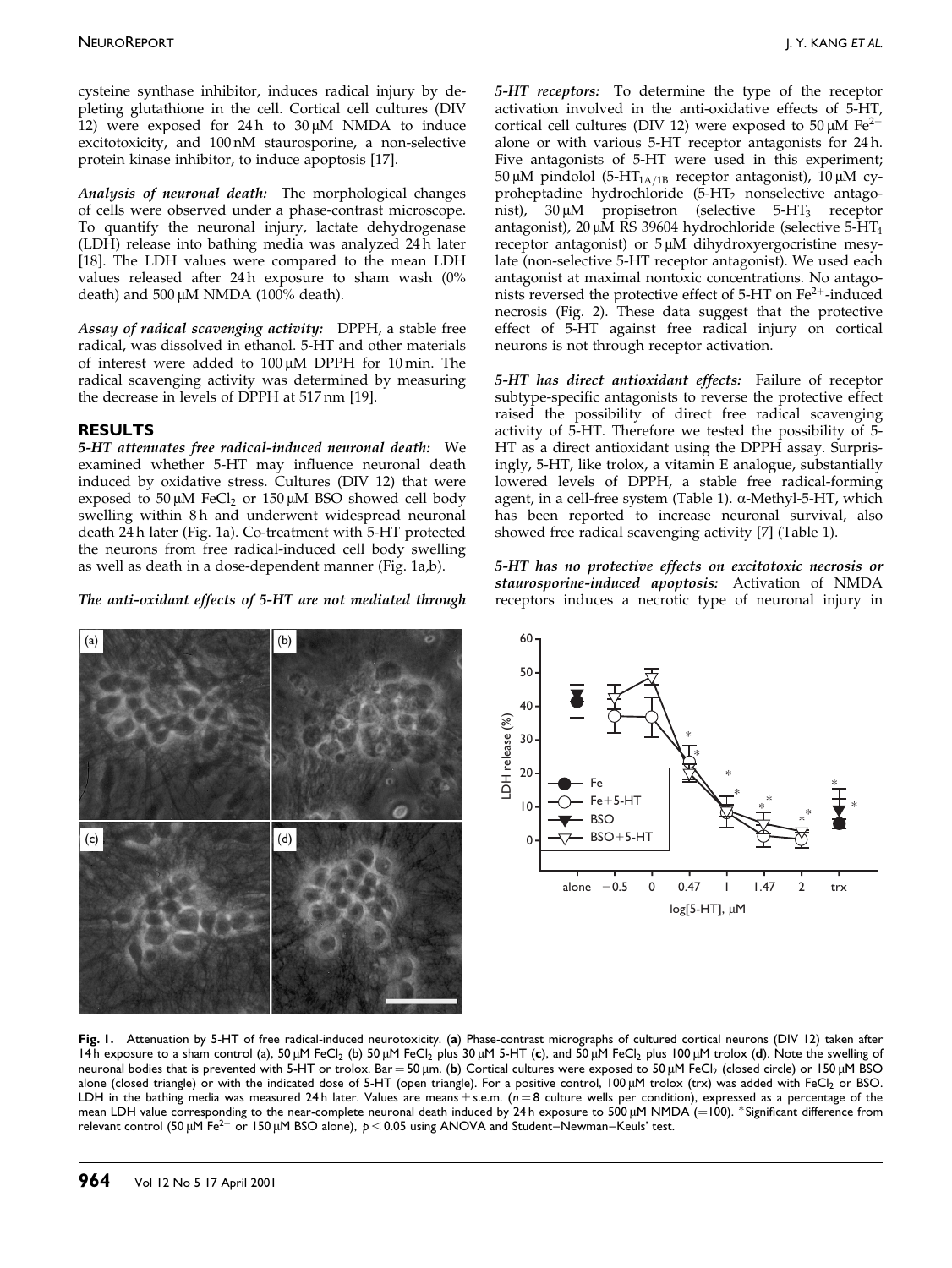<span id="page-2-0"></span>

Fig. 2. Antagonists of 5-HT receptors do not reverse the anti-oxidant effects of 5-HT. Mixed cortical cell cultures (DIV 12) were exposed to 50  $\mu$ M Fe<sup>2+</sup> alone (Fe) or with the following additions: 30  $\mu$ M 5-HT (Fe+5-HT), 5-HT plus one of the antagonists (Fe+5-HT+ant) (10  $\mu$ M cyproheptadine hydrochloride (CPH), 5 µM dihydroxyergocristine mesylate (DHE), 50 µM pindolol (PND), 20 µM RS 39604 hydrochloride (RS) or  $30 \mu$ M propisetron (PPS)), or to antagonists only (Fe+ant). Also, toxicity of the antagonists only was examined (ant). Neuronal death was analyzed 24h later by measurement of LDH in the bathing media, with values expressed as means  $\pm$  s.e.m. (n = 8 culture wells per condition).<br>\*Significant difference from Fe<sup>2+</sup> alone (CTRL), at p < 0.05 using ANOVA and Student-Newman-Keuls' test.

Table 1. 5-HT acts as a direct antioxidant.

| Treatment                       | Concentration $(\mu M)$ | $A_{517 \text{ nm}}$ decrease<br>$(n=6)$                                                         |
|---------------------------------|-------------------------|--------------------------------------------------------------------------------------------------|
| Serotonin                       | 0.3<br>3<br>10          | $0.3265 + 0.0180*$<br>$0.3560 + 0.0207*$<br>$0.4765 + 0.0167$ <sup>*</sup><br>$0.7572 + 0.0234*$ |
| $\alpha$ -Methyl-5-HT<br>Trolox | 30<br>100<br>10<br>100  | $1.0207 + 0.0067*$<br>$1.0525 + 0.0053*$<br>$0.4775 \pm 0.0398^*$<br>$1.0567 + 0.0054*$          |

The free radical scavenging activity of 5-HT,  $\alpha$ -methyl 5-HT or trolox was determined by measuring the decrease in the stable free radical DPPH at A<sub>517</sub> after a 10 min reaction with  $0.1$  mM DPPH; values are expressed as means  $\pm$  s.e.m. (n = 4 for condition). \*Significant difference from DPPH alone, at  $p < 0.05$  using ANOVA and Student-Newman-Keuls' test.

cortical cell cultures characterized by cell body swelling and reversed by NMDA receptor antagonists such as MK-801 (30  $\mu$ M). 5-HT has no significant effect on NMDAinduced neuronal necrotic death (Fig. 3).

Staurosporine-induced apoptosis of neurons is accompanied by cell body shrinkage and chromatin condensation and attenuated by a protein synthesis inhibitor, cycloheximide  $(1 \mu g/ml)$ . Similar to the situation with NMDAinduced necrosis (Fig. 3), 5-HT has no effects on 100 nM staurosporine-induced neuronal apoptosis.

#### **DISCUSSION**

Due to its wide distribution throughout the cortex, the



Fig. 3. 5-HT has no effects on excitotoxicity or staurosporine- induced neuronal apoptosis. Sister cultures (DIV 12) were exposed to 30 uM NMDA (NMDA), 100 nM staurosporine (STA) alone or with 30 µM 5-HT or 10 µM MK-801 (MK) or 1 µg/ml cycloheximide (CHX). Neuronal death was analyzed 24 h later by measurement of LDH in the bathing media. Values are means  $\pm$  s.e.m. ( $n = 8$  culture wells per condition). \*Significant difference from NMDA or staurosporine alone (CTRL), at  $p < 0.05$  using ANOVA and Student-Newman-Keuls' test.

serotonergic system has been proposed to be in a position of regulating neuronal survival [\[20\].](#page-3-0) Here we used a dissociated cortical cell culture system to investigate the role of 5-HT on well-defined neuronal death paradigms. It was found that 5-HT prevented free radical inducednecrotic death of neurons in mixed cortical cultures. This protective effect was not reversed with receptor subtypespecific antagonists, therefore implying a non-receptormediated neuroprotective action of 5-HT. Our findings suggested strongly that 5-HT act as a direct free radical scavenger. The ineffectiveness of 5-HT on excitotoxicity or staurosporine-induced apoptosis also suggests the specificity of 5-HT on free radical mediated neurotoxicity.

Recently, evidence indicating receptor subtype specificity in the survival-enhancing effects of the serotonergic system has appeared. In cerebral cortical culture, addition of 5-HT or its  $2A/2C$  receptor agonist  $\alpha$ -methyl-5-HT in the culture medium promote the survival of glutamatergic neurons [\[7\].](#page-3-0) In C6 glioma cell cultures, 5-HT protects against gliotoxicity produced by high doses (millimolar concentration) of glutamate, which induce free radical injury through the blockade of cystine uptake [\[8\].](#page-3-0) A highly potent and selective 5-HT<sub>1A</sub> receptor agonist, Bay X 3702 ((-)-(R)-2-[4-[[(3,4dihydro-2H-1-benzopyran-2-yl)methyl]amino]butyl]-1,2, benzisothiazol-3(2H)-one 1,1-dioxide monohydrochloride), prevents the damage induced by the excitotoxin glutamate, serum deprivation or staurosporine-induced apoptosis in rat hippocampal cultures or chick embryonic neuron culture [9,11-13]. It also prevents ischemic insults produced by permanent occlusion of the middle cerebral artery in rats with cerebral artery occlusion [\[10\].](#page-3-0) These results suggest that 5-HT<sub>1A</sub> or 5-HT<sub>2A/2C</sub> receptors play an important role in the protective action of 5-HT. However, in our experiments, pindolol (5- $HT<sub>1A/1B</sub>$  receptor antagonist) or cyproheptadine (5-HT2 non-selective antagonist) did not inhibit the neuroprotective action of 5-HT. Given the similarity of